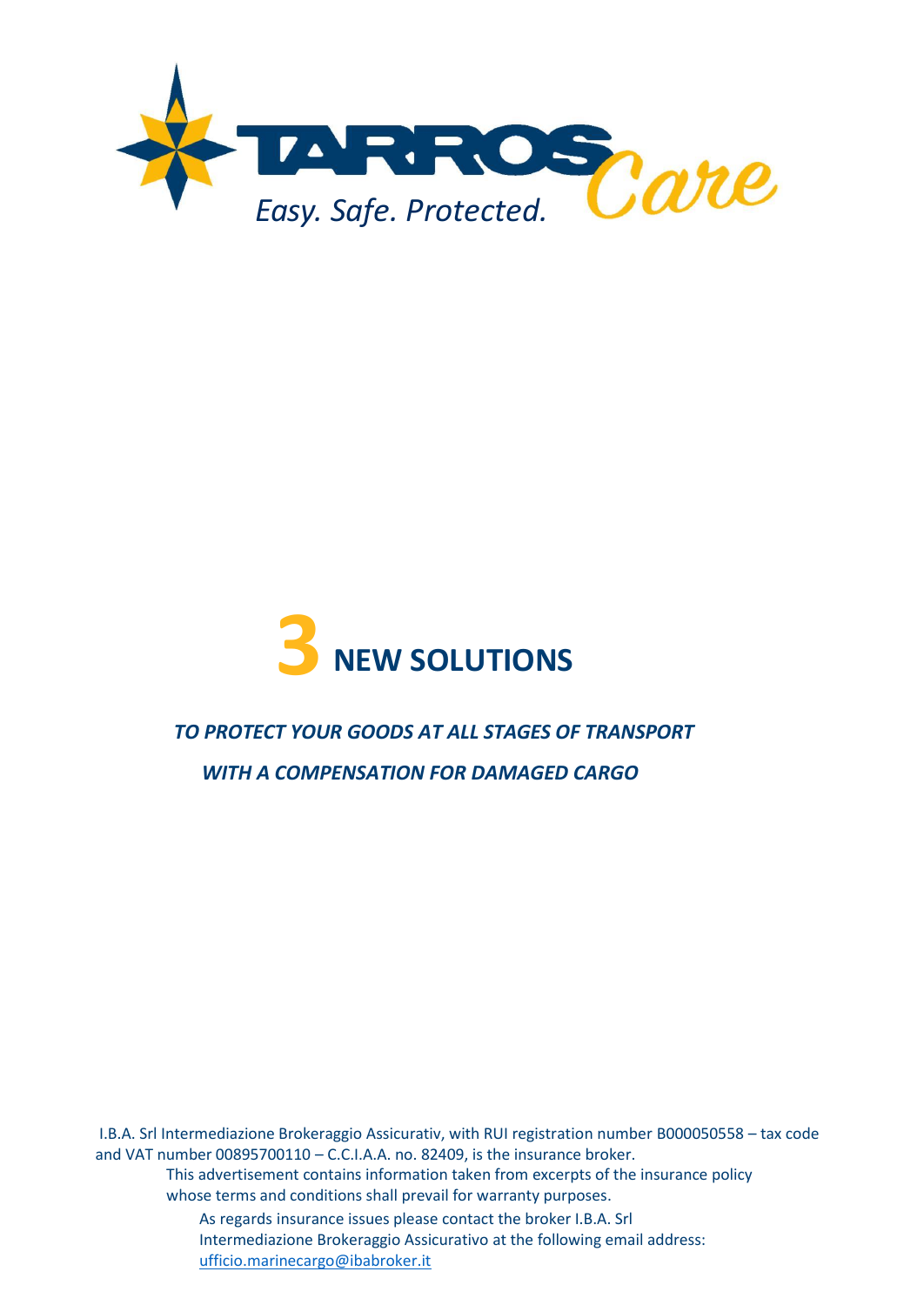### GOLD

### **RISKS COVERED**

- Usually defined as an ALL-RISKS Insurance, this policy protects your cargo from all the risks of loss or damage during the entire transport indicated in the bill of lading, except as specifically excluded
- This type of insurance covers all the most common risks which constitute a danger for the transported goods

### ICC A of 1.1.09 apply

### SILVER

### **RISKS COVERED**

This insurance covers the most common and specific transportation risks.

The most relevant coverage regards:

- general average sacrifice
	- fire or explosion
	- vessel or craft being stranded, grounded, sunk or capsized
	- collision or contact of vessel, craft or conveyance with any external object other than water
	- discharge of cargo at a port of distress
	- earthquake, volcanic eruption or lightning
	- overturning or derailment of land conveyance

Loss of or damage to the insured cargo caused by:

- general average sacrifice
- jettison or washing overboard
- entry of sea, lake or river water into the vessel, craft, hold, conveyance, container or place of storage
- total loss of any package lost overboard or dropped whilst loading on to, or unloading from, vessel or craft both-to-blame collision
- total theft of the insured cargo resulting from the theft of the entire container\*
- partial theft of the insured cargo with clear signs of forced entry into the container\*
- floods, tornadoes, hurricanes, and other force majeure events

#### ICC B of 1.1.09 apply

*\*the warranty for total theft and partial theft is valid both during maritime transportation and during storage of goods in transit in the terminal of the contractor, limited to the 48 hours before and after sea transportation.* 

### BRONZE

### **RISKS COVERED**

This insurance policy provides a simple but efficient coverage to avoid risks connected to general average, salvage, grounding etc.

### ICC C of 1.1.09 apply

\* the term general average indicates all costs and/or damages which result from the **voluntary action of the ship captain for the common safety** with the purpose of ensuring the safety of the ship and the cargo). Damages and expenses shall be borne jointly by all parties involved, **including the owners of the cargo loaded on board**.

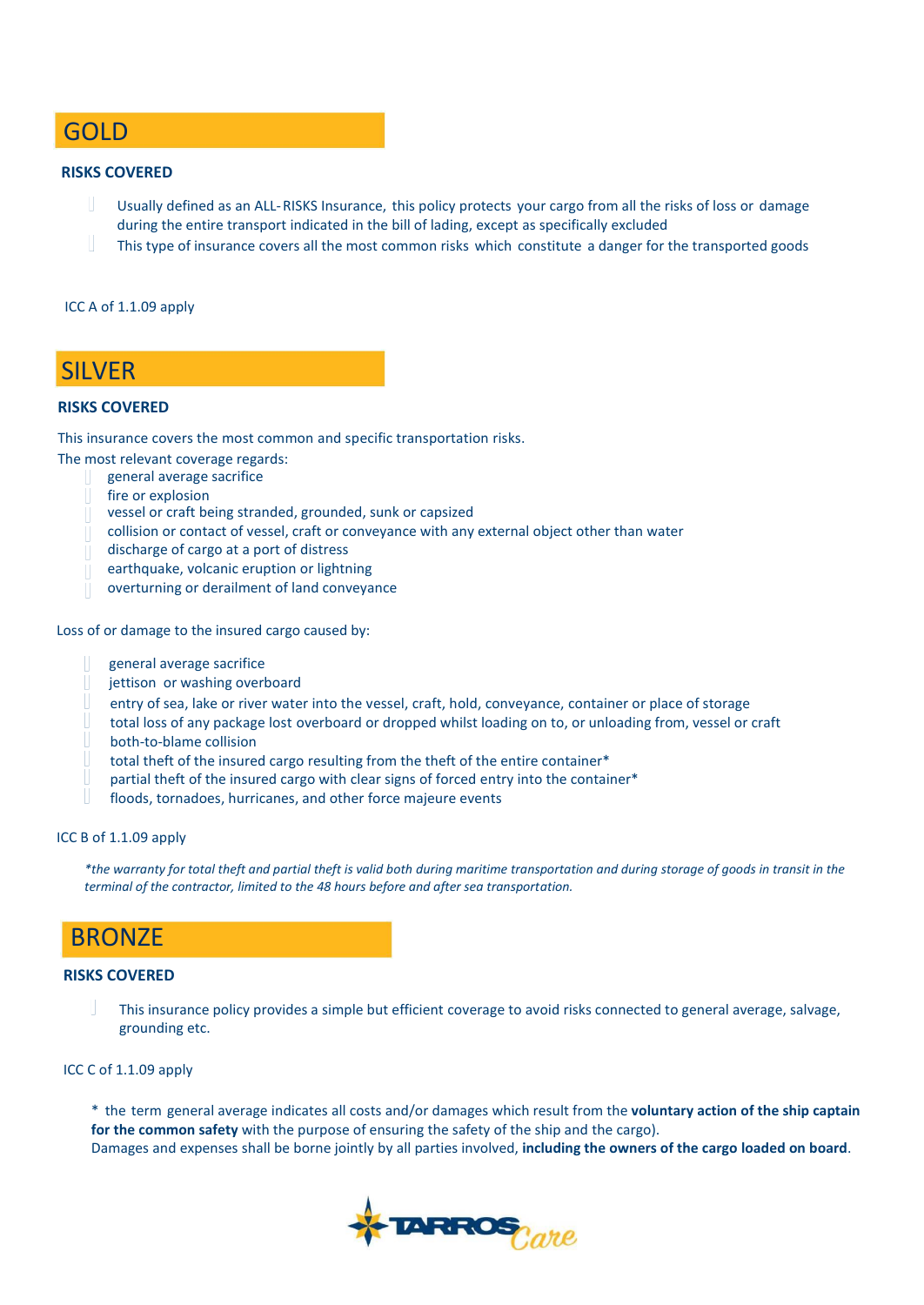## INSURED GOODS

### **ALL TYPES OF GOODS ARE COVERED WITH THE EXCLUSION OF THE FOLLOWING ONES**

### **GOODS ALWAYS**

### **EXCLUDED:**

•

- Paper titles, paper money, coins, stamps, documents
- Objects in precious or semi-precious materials
- Works of art, antiques, collectables or objects with sentimental value
- Plants and live animals
- Motor vehicles and motorcycles
- Weapons and ammunitions in general
- Blood and blood products
- Containers
- Household goods and goods already damaged

#### **PARTICULAR GOODS INCLUDED AT THE FOLLOWING CONDITIONS:**

- Non-ferrous metals
	- **Ensured if transported in containers**
- Consumer electronics, tobaccos, pharmaceuticals, leather and furs, used goods
	- **Ensured with "BRONZE" and "SILVER" options**
		- **To be evaluated separately with "GOLD" option**
- goods in Open Top or Flat Rack containers
	- **Ensured exclusively with "BRONZE" and "SILVER" options**
	- **To be evaluated separately with "GOLD" option**

In the "SILVER" option in any case damages caused by rusting, oxidation, discoloration and wetting in general are excluded.

## **EXCESS**

- In case of THEFT, ROBBERY, DEFICIENCY, LOSS AND/OR FAILED DELIVERY an excess of 10% with a minimum of **€ 250.00** for each accident is applied
- Any damage resulting from a damage to or fault in the refrigeration system, indemnifiable pursuant to the «Institute Frozen Chilled Food Clauses (A) – 24 hours breakdown» and «Institute Frozen Chilled Meat Clauses  $(A) - 24$  hours breakdown», shall be liquidated with an excess of 15%, with a minimum of **€ 500.00,** to be paid by the insured

Any other damage shall be liquidated with application of the excess of **€ 250.00**